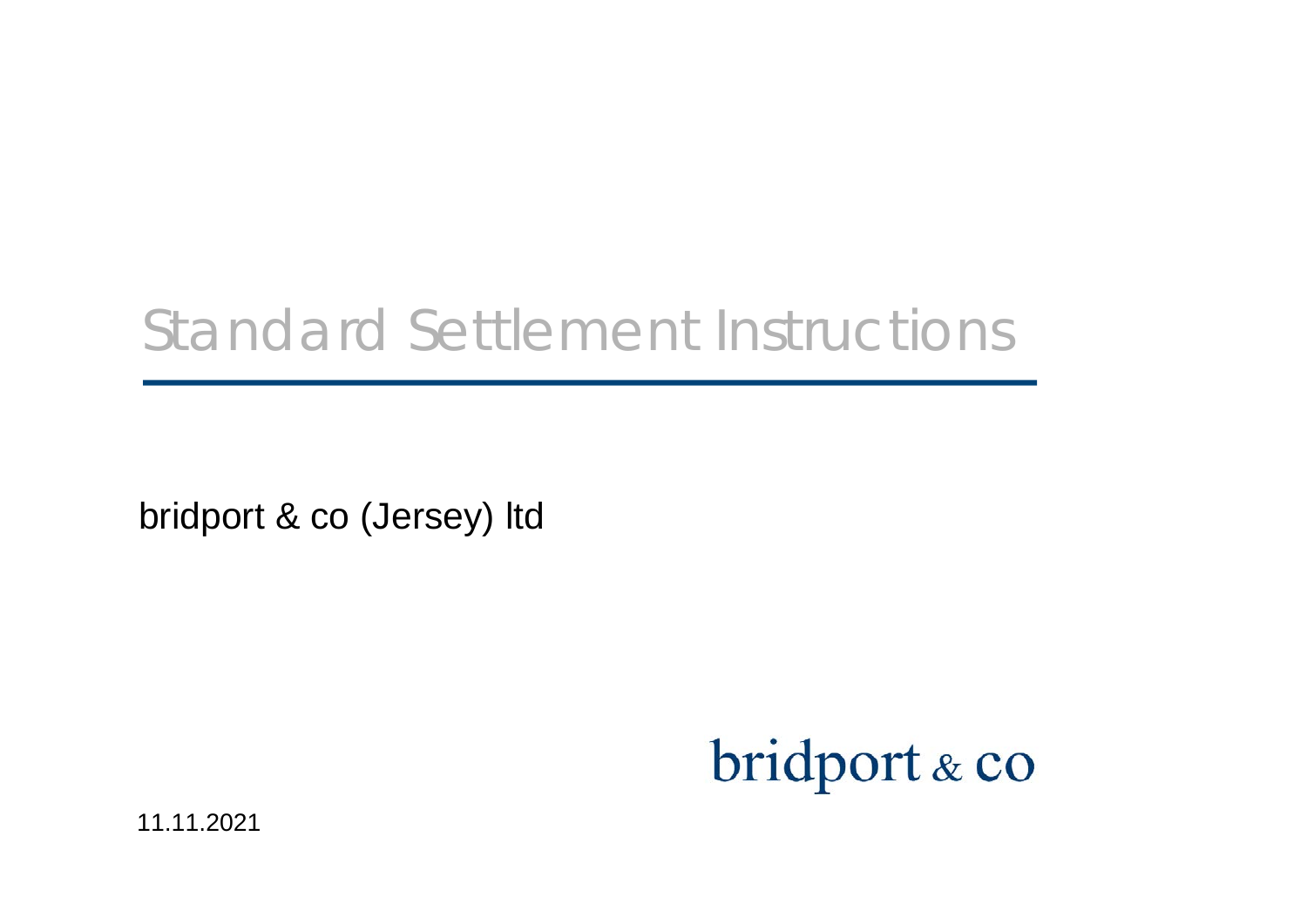

#### Deliveries in I.C.S.D. bridport & cie : BIRCCHGGXXX

| <b>Market</b> | <b>Default SSI</b> | <b>Global Clearer</b>                                              | <b>Account</b>    |  |
|---------------|--------------------|--------------------------------------------------------------------|-------------------|--|
| International | $\star$            | Euroclear Bank<br><b>BIC: MGTCBEBEECL</b>                          | <b>ECLR/25840</b> |  |
|               |                    | Global Prime Partners ECLR/28178                                   |                   |  |
|               |                    | <b>Clearstream Bank</b><br><b>BIC: CEDELULL</b>                    | CEDE/13355        |  |
|               |                    | SIX Secuties Services SCOM/CH112000<br>BIC: INSECHZZXXX CEDE/83320 |                   |  |

I.C:S.D = International Central Security Depository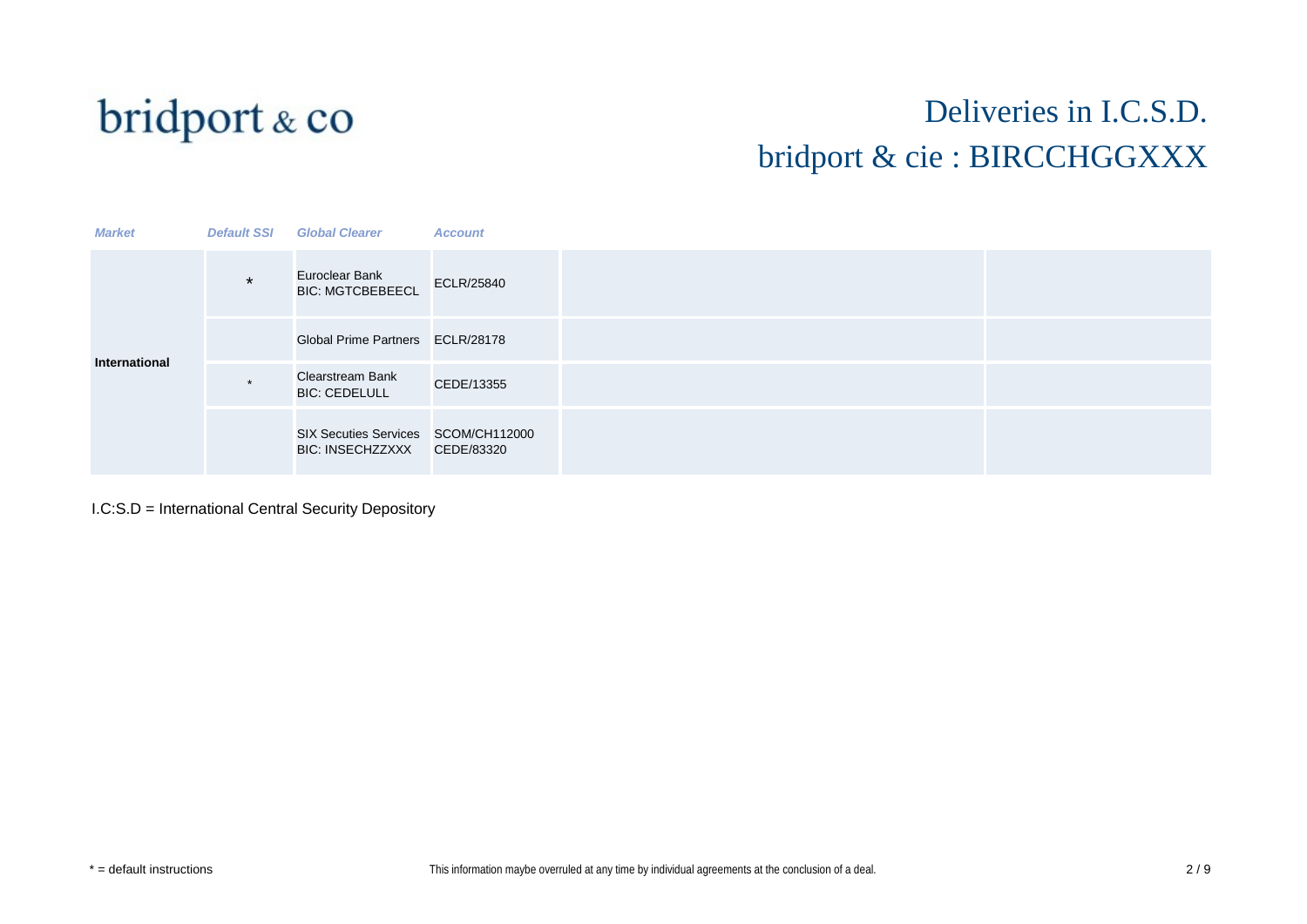

| <b>Market</b>         | <b>Default SSI</b> | <b>Global Clearer</b>     | <b>Account with</b> | <b>Global Clearer's</b><br><b>Global Clearer Receiving/Delivering Agent</b>                                                         | <b>Local Qualifier</b>       |
|-----------------------|--------------------|---------------------------|---------------------|-------------------------------------------------------------------------------------------------------------------------------------|------------------------------|
|                       |                    | Euroclear Bank            | 25840               | DEAG/REAG: HKBAAU2SSYD, EOC account: 011-797743-041                                                                                 | CHESS: 20057                 |
| <b>Australia</b>      | $\ast$             | <b>SIX SIS Securities</b> | CH112000            | DEAG/REAG: PARBAU2SLCC SAFE/2014830001                                                                                              | <b>CHESS: 01892</b>          |
| <b>Austria</b>        |                    | <b>Euroclear Bank</b>     | 25840               | DEAG/REAG: MGTCBEBEECL - BUYR/SELL: BIRCCHGGXXX                                                                                     |                              |
| <b>Belgium</b>        |                    | <b>Euroclear Bank</b>     | 25840               | DEAG/REAG: MGTCBEBEECL - BUYR/SELL: BIRCCHGGXXX                                                                                     |                              |
| Canada                |                    | Euroclear Bank            | 25840               | DEAG/REAG: ROYCCAT2XXX, SAFE/090002450007                                                                                           | <b>CUID: RBCU</b>            |
|                       | $\ast$             | <b>SIX SIS Securities</b> | CH112000            | DEAG/REAG: MELNUS3PGSS, SAFE/SXSF1001002                                                                                            | <b>CUID: COMO</b>            |
| <b>Czech Republic</b> |                    | Euroclear Bank            | 25840               | DEAG/REAG : CITIGB2L, Citibank Europe plc, organizacní složka - Prague branch<br>(CITICZPX), EOC account at CITI London: 6011499432 |                              |
|                       | $\star$            | <b>SIX SIS Securities</b> | CH112000            | DEAG/REAG: CITICZPXXXX, Account: 0090034472                                                                                         | CDCP participant number: 601 |
|                       |                    | <b>Euroclear Bank</b>     | 25840               | DEAG/REAG: MGTCBEBEECL - BUYR/SELL: BIRCCHGGXXX                                                                                     |                              |
| <b>Denmark</b>        |                    | Euroclear Bank            | 25840               | VP - VAERDIPAPIRCENTRALEN A/S (VPDKDKKK)                                                                                            | <b>VPDK: 16100</b>           |
|                       | $\star$            | <b>SIX SIS Securities</b> | CH112000            | VP - VAERDIPAPIRCENTRALEN A/S (VPDKDKKK)                                                                                            | <b>VPDK: 17200</b>           |
|                       |                    | Euroclear Bank            | 25840               | Euroclear Finland, Account 3300000000000001264                                                                                      |                              |
| <b>Finland</b>        | $^\ast$            | <b>SIX SIS Securities</b> | CH112000            | Nordea Bank Finland (NDEAFIHHXXX), Account: 02200055524684                                                                          | EOC Finland: 00009           |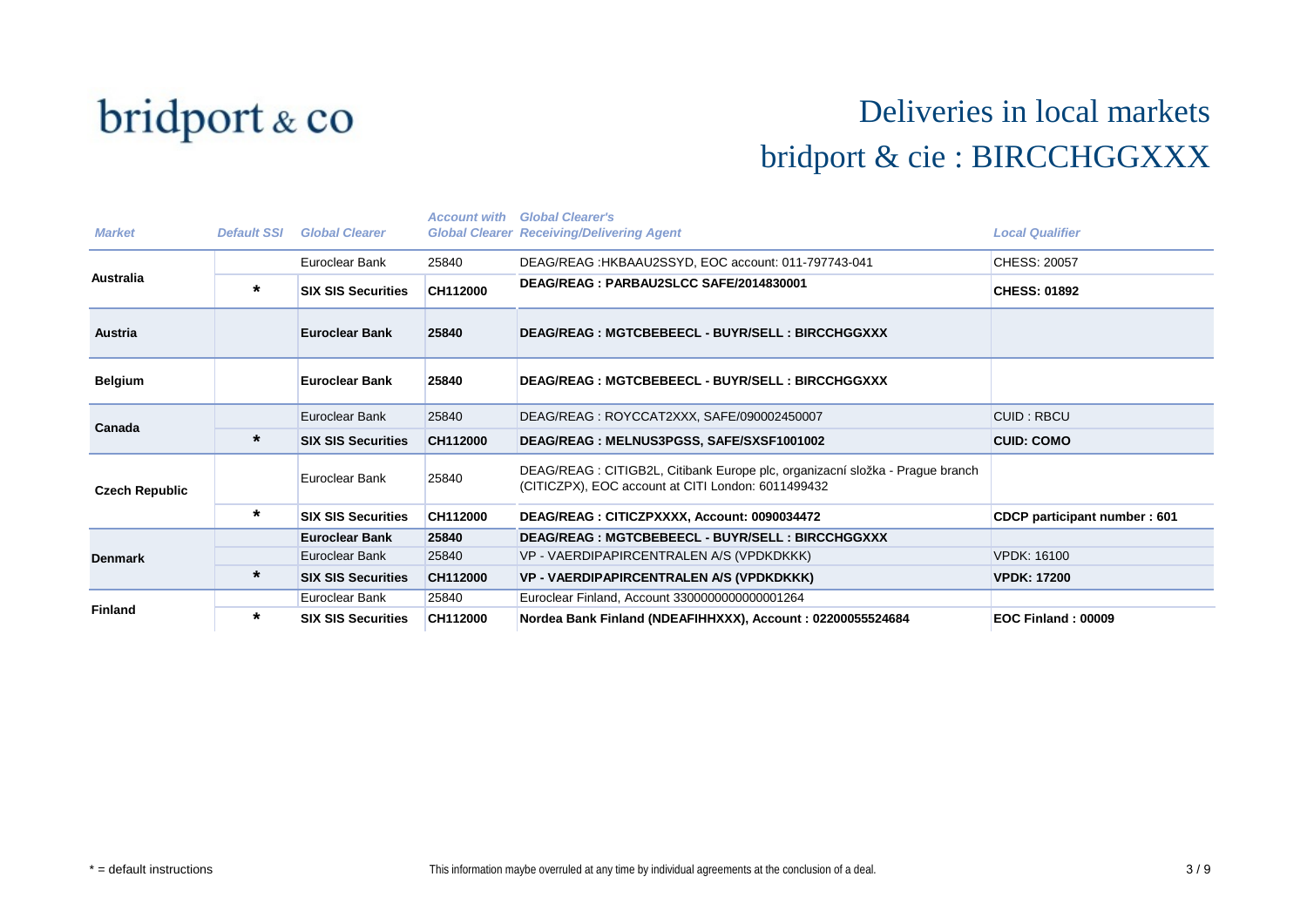

| <b>Default SSI</b> | <b>Global Clearer</b>     | <b>Account with</b> | <b>Global Clearer's</b>                                                                       | <b>Local Qualifier</b>                           |
|--------------------|---------------------------|---------------------|-----------------------------------------------------------------------------------------------|--------------------------------------------------|
|                    | <b>Euroclear Bank</b>     | 25840               | DEAG/REAG: MGTCBEBEECL - BUYR/SELL: BIRCCHGGXXX                                               |                                                  |
|                    | <b>Euroclear Bank</b>     | 25840               | DEAG/REAG: MGTCBEBEECL - BUYR/SELL: BIRCCHGGXXX                                               |                                                  |
|                    | <b>Euroclear Bank</b>     | 25840               | DEAG/REAG: MGTCBEBEECL - BUYR/SELL: BIRCCHGGXXX                                               |                                                  |
|                    | Euroclear Bank            | 25840               | DEAG/REAG: HSBCHKHHHKH                                                                        | <b>HSBC acc: C00019</b>                          |
| $\star$            | <b>SIX SIS Securities</b> | CH112000            | HSBC (HSBCHKHHHKH), Account : 511-081911-085                                                  | <b>HSBC acc: C00019</b>                          |
|                    | Euroclear Bank            | 25840               | HSBC (HSBCHKHHHKH), Account: 511-028987-086                                                   | CMU: HKNE000                                     |
| $\ast$             | <b>SIX SIS Securities</b> | CH112000            | HSBC (HSBCHKHHHKH), Account: 511-081911-085                                                   | <b>CMU: HKNG000</b>                              |
|                    | Euroclear Bank            | 25840               | Citibank Europe Plc Hungaria Branch Office (CITIHUHXCUS), Account :<br>7202424001             | <b>KELER 0498</b>                                |
| (T2S)              | <b>Euroclear Bank</b>     | 25840               | DEAG/REAG: MGTCBEBEECL - BUYR/SELL: BIRCCHGGXXX                                               |                                                  |
| $^\star$           | <b>SIX SIS Securities</b> | CH112000            | <b>KELER Central Clearing House and Depository LTD (KELRHUHBXXX),</b><br>Account: 0499-000000 |                                                  |
| $\ast$             | <b>SIX SIS Securities</b> | CH112000            | Hongkong & Shanghai Banking Corp., Jakarta (HSBCIDJAXXX, Account 001-<br>837632-764           | <b>KSEI: HSBC1</b>                               |
| (T2S)              | <b>Euroclear Bank</b>     | 25840               | DEAG/REAG: MGTCBEBEECL - BUYR/SELL: BIRCCHGGXXX                                               |                                                  |
|                    |                           |                     |                                                                                               | <b>Global Clearer Receiving/Delivering Agent</b> |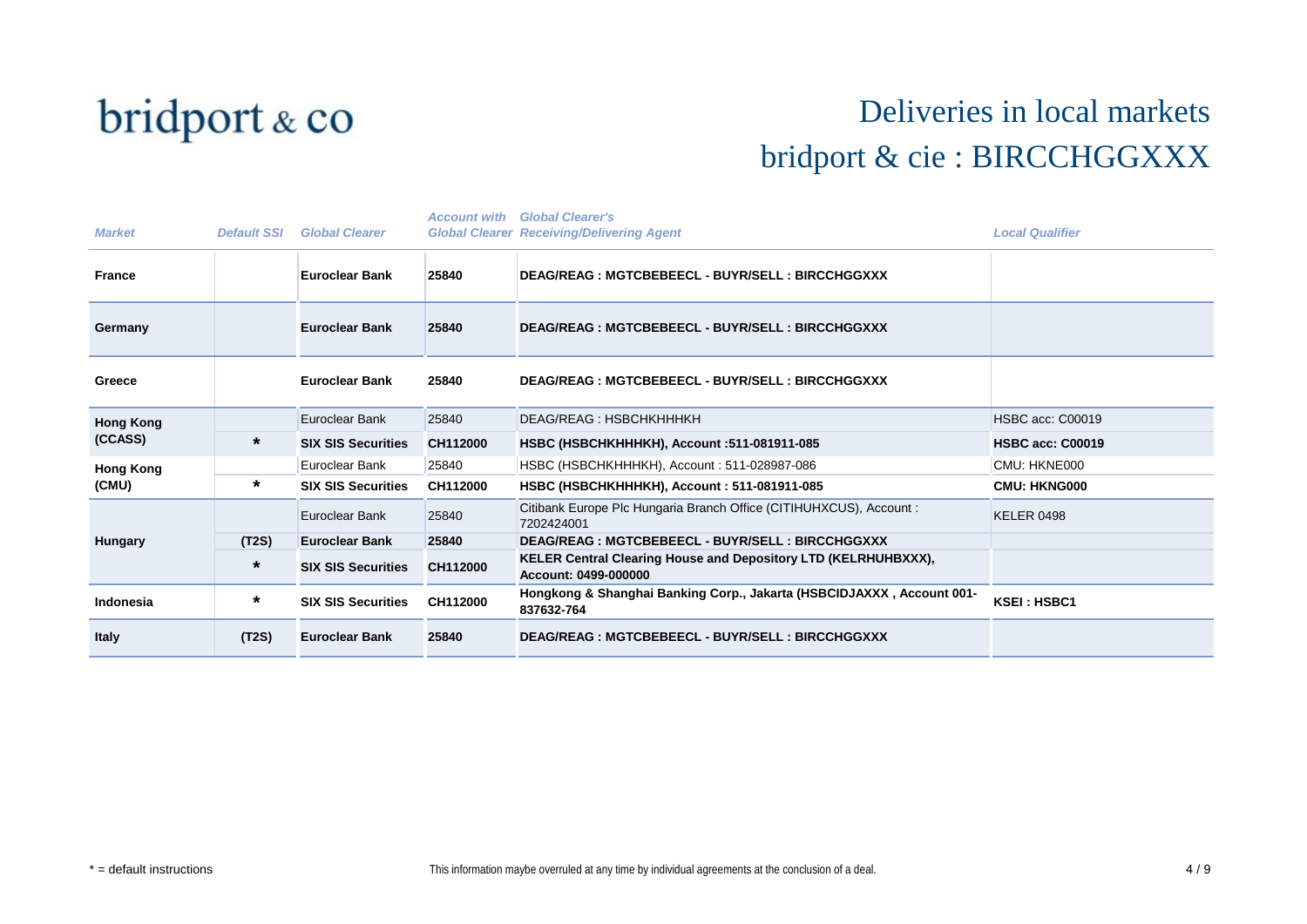

| <b>Market</b>       | <b>Default SSI</b> | <b>Global Clearer</b>     | <b>Account with</b> | <b>Global Clearer's</b><br><b>Global Clearer Receiving/Delivering Agent</b> | <b>Local Qualifier</b> |
|---------------------|--------------------|---------------------------|---------------------|-----------------------------------------------------------------------------|------------------------|
| Japan               |                    | Euroclear Bank            | 25840               | Bank of Tokyo-Mitsubishi UFJ, Ltd. (BOTKJPJTSAD), Account: 100300301        | <b>JASDEC: 00005</b>   |
|                     | *                  | <b>SIX SIS Securities</b> | CH112000            | Bank of Tokyo-Mitsubishi UFJ, Ltd. (BOTKJPJTSAD), Account: 100300300        | <b>JASDEC: 00005</b>   |
| <b>Netherlands</b>  | (T2S)              | <b>Euroclear Bank</b>     | 25840               | DEAG/REAG: MGTCBEBEECL - BUYR/SELL: BIRCCHGGXXX                             |                        |
|                     |                    | Euroclear Bank            | 25840               | HSBC (HSBCNZ2A), Account 040-016917-261                                     | NZCSD: WPAC43          |
| <b>New Zealand</b>  | *                  | <b>SIX SIS Securities</b> | CH112000            | DEAG/REAG: CHASNZ2ACCS Account: 1563-0001-11-01                             | <b>NZCSD: CHAM24</b>   |
| <b>Norway</b>       | $\ast$             | <b>Euroclear Bank</b>     | 25840               | Nordea Bank Norge ASA (NDEANOKK) Account: 06004-0026100                     | <b>VPS: 06004</b>      |
|                     |                    | <b>SIX SIS Securities</b> | CH112000            | DNB Bank ASA (DNBANOKCXXX), Account: 050050057004                           | <b>VPS: 05005</b>      |
| <b>Poland</b>       |                    | Euroclear Bank            | 25840               | Bank Handlowy w Warszawie S.A (CITIPLPX), Account: 0071588001               |                        |
|                     | *                  | <b>SIX SIS Securities</b> | CH112000            | DEAG/REAG: CITIPLP), Segregated account: 501812-142                         |                        |
| Portugal            | (T2S)              | <b>Euroclear Bank</b>     | 25840               | DEAG/REAG: MGTCBEBEECL - BUYR/SELL: BIRCCHGGXXX                             |                        |
| <b>Singapore</b>    |                    | Euroclear Bank            | 25840               | Development Bank of Singapore Ltd (DBSSSGSGIBD), Account 063680-0-051       |                        |
|                     | *                  | <b>SIX SIS Securities</b> | CH112000            | HSBC (HSBCSGSGXXX), Account: 141-196691-085                                 |                        |
| <b>South Africa</b> |                    | Euroclear Bank            | 25840               | Standard Corporate and Merchant Bank (SBZAZAJJXXX), Account: 400573849      |                        |
|                     | *                  | <b>SIX SIS Securities</b> | CH112000            | FirstRand Banking Group (FIRNZAJJ896), Account ZA0000001201                 |                        |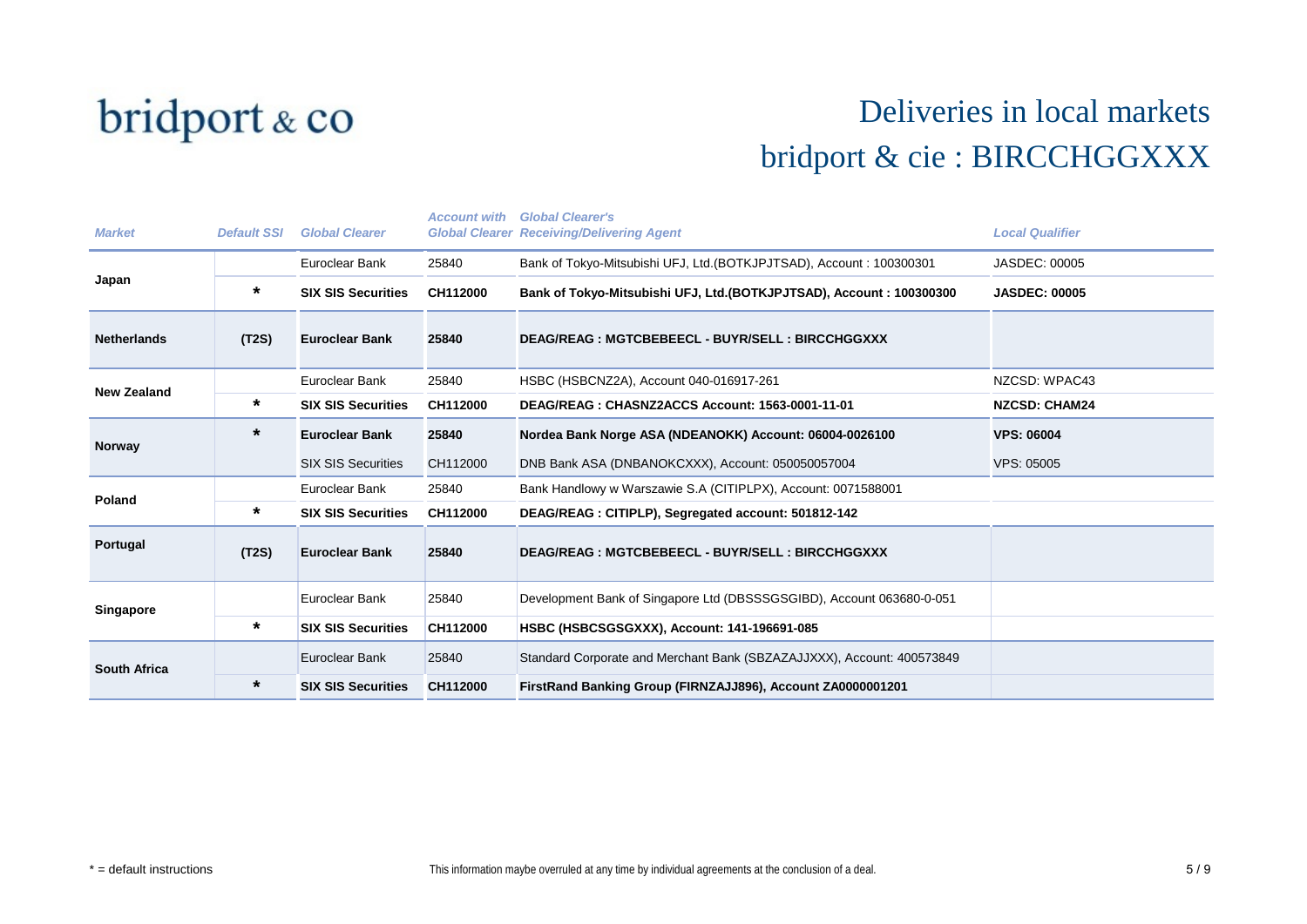

| <b>Market</b>            | <b>Default SSI</b> | <b>Global Clearer</b>     | <b>Account with</b> | <b>Global Clearer's</b><br><b>Global Clearer Receiving/Delivering Agent</b>                                                                                                                                                                 | <b>Local Qualifier</b>                                                                               |
|--------------------------|--------------------|---------------------------|---------------------|---------------------------------------------------------------------------------------------------------------------------------------------------------------------------------------------------------------------------------------------|------------------------------------------------------------------------------------------------------|
| South Korea              | *                  | <b>SIX SIS Securities</b> | CH112000            | HSBC (HSBCKRSEXXX), Account: 002-120665-041                                                                                                                                                                                                 | <b>KSD account: 1520-00</b>                                                                          |
| <b>Spain</b>             | (T2S)              | <b>Euroclear Bank</b>     | 25840               | For Debt Securities : DEAG/REAG : BSSSESM2XXX - BUYR/SELL :<br>MGTCBEBEECL, Account IBRCBSSSESM2XXX000000054T0EX0000039<br>For Equities : DEAG/REAG : PARBESMXXXX - BUYR/SELL : MGTCBEBEECL,<br>Account IBRCPARBESMXXXX000000002T0EX0000001 |                                                                                                      |
| <b>Sweden</b>            |                    | Euroclear Bank            | 25840               | Skandinaviska Enskilda Banken (ESSESESSXXX)                                                                                                                                                                                                 |                                                                                                      |
|                          | $\star$            | <b>SIX SIS Securities</b> | CH112000            | Skandinaviska Enskilda Banken (ESSESESSXXX) Account: 01002862159                                                                                                                                                                            |                                                                                                      |
| <b>Switzerland (CHF)</b> | *                  | <b>SIX SIS Securities</b> | CH112000            | SIS (INSECHZZXXX)                                                                                                                                                                                                                           | CH112000                                                                                             |
| Switzerland (T2S)        | $^\star$           | <b>Euroclear Bank</b>     | 25840               | DEAG/REAG: MGTCBEBEEB2 - BUYR/SELL: BIRCCHGGXXX                                                                                                                                                                                             | <b>BE100650</b>                                                                                      |
| <b>Thailand</b>          |                    | Euroclear Bank            | 25840               | Bangkok Bank PLC (BKKBTHBK), Account TSD 30321053730001                                                                                                                                                                                     |                                                                                                      |
|                          | $\star$            | <b>SIX SIS Securities</b> | CH112000            | DEAG/REAG: HSBCTHBKXXX, SAFE/001-148147-390                                                                                                                                                                                                 |                                                                                                      |
| <b>Turkey</b>            | *                  | <b>SIX SIS Securities</b> | CH112000            | <b>DEAG/REAG: CITITRIXXXX SAFE/006564</b>                                                                                                                                                                                                   |                                                                                                      |
| UK & Ireland<br>(Crest)  |                    | Euroclear Bank            | 25840               | Euroclear UK & Ireland Limited (CREST)                                                                                                                                                                                                      | Crest Id: 56XKK<br>Crest Id: EOC (for gilts)<br>Crest Id: 56XKJ (for equity held under<br>1.5% SDRT) |
|                          | $\star$            | <b>SIX SIS Securities</b> | CH112000            | <b>BNP Paribas Securities Services (PARBGB2L)</b>                                                                                                                                                                                           | <b>Crest Id: 0PMAY</b>                                                                               |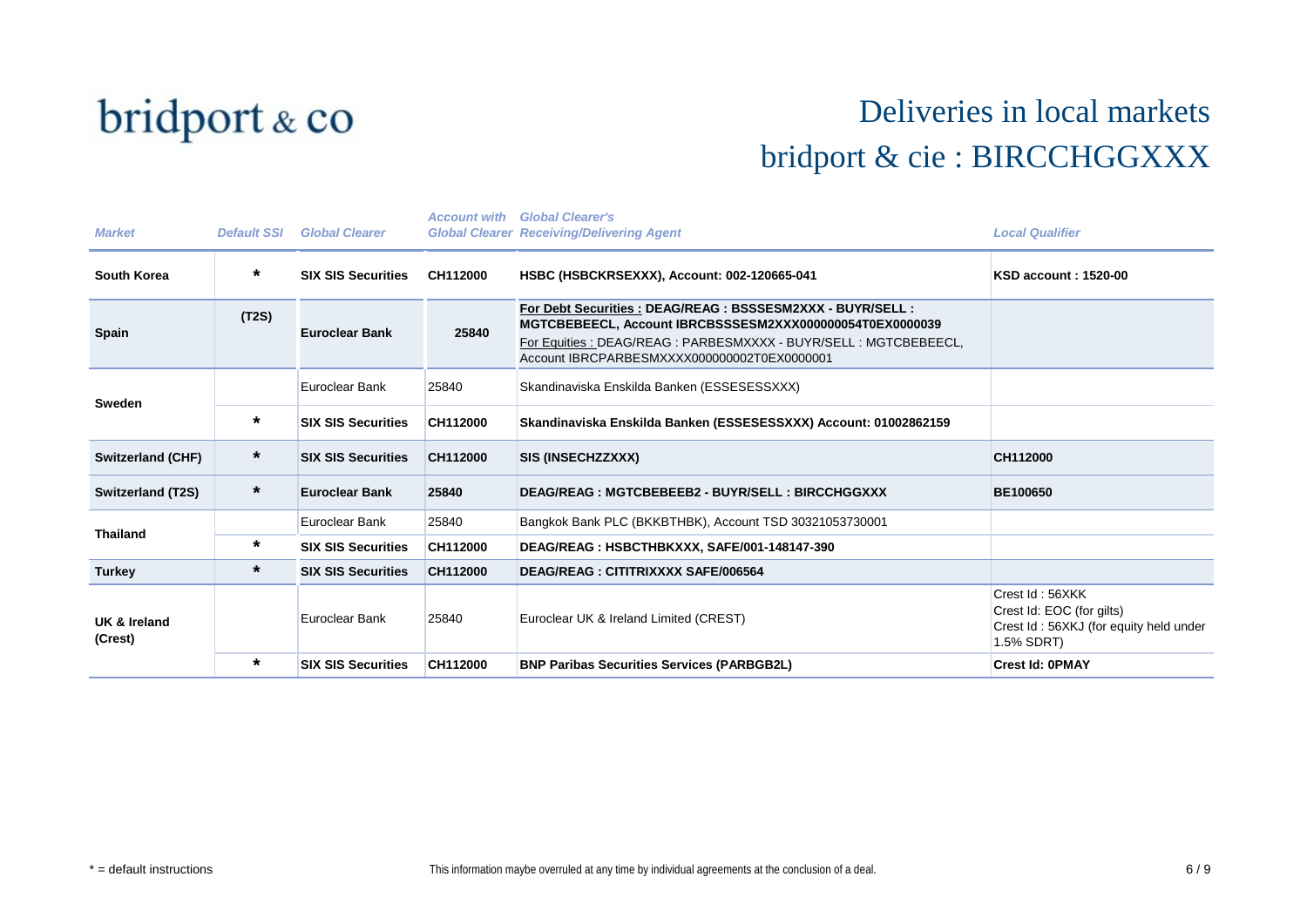

| <b>Market</b>     | <b>Default SSI</b> | <b>Global Clearer</b>     | <b>Account with</b> | <b>Global Clearer's</b><br><b>Global Clearer Receiving/Delivering Agent</b> | <b>Local Qualifier</b> |
|-------------------|--------------------|---------------------------|---------------------|-----------------------------------------------------------------------------|------------------------|
| US - DTC          | $\ast$             | <b>Euroclear Bank</b>     | 25840               | DTCYID/01970, SAFE/G21691 EURO25840                                         | <b>DTCYID: 01970</b>   |
|                   |                    | <b>SIX SIS Securities</b> | CH112000            | DTCYID/00908, SAFE/218887                                                   | DTCYID: 00908          |
|                   |                    | <b>GPP</b>                |                     | DTCYID/00901, SAFE/128553                                                   | <b>DTCYID: 00901</b>   |
|                   |                    | <b>Clearstream Bank</b>   | 13355               | DTCYID/00908, SAFE/089154 CSC13355                                          | DTCYID: 00908          |
| <b>US-FEDWIRE</b> |                    | Euroclear Bank            | 25840               | USFW/021000021, SAFE /EURCLR, DTC 1970, SAFE/G21691 EURO25840               | ABA: 021000021         |
|                   | $\star$            | <b>GPP</b>                |                     | USFW/021000018, SAFE/CUST, DTC 901, SAFE/128553                             | ABA: 021000018         |
|                   |                    | <b>SIX SIS Securities</b> | CH112000            | USFW/021000089, SAFE/CUST, DTC 908, SAFE/218887                             | ABA: 021000089         |
|                   |                    | Clearstream Bank          | 13355               | USFW/021000089, SAFE/CUST, DTC 908, SAFE/089154 CSC13355                    | ABA: 021000089         |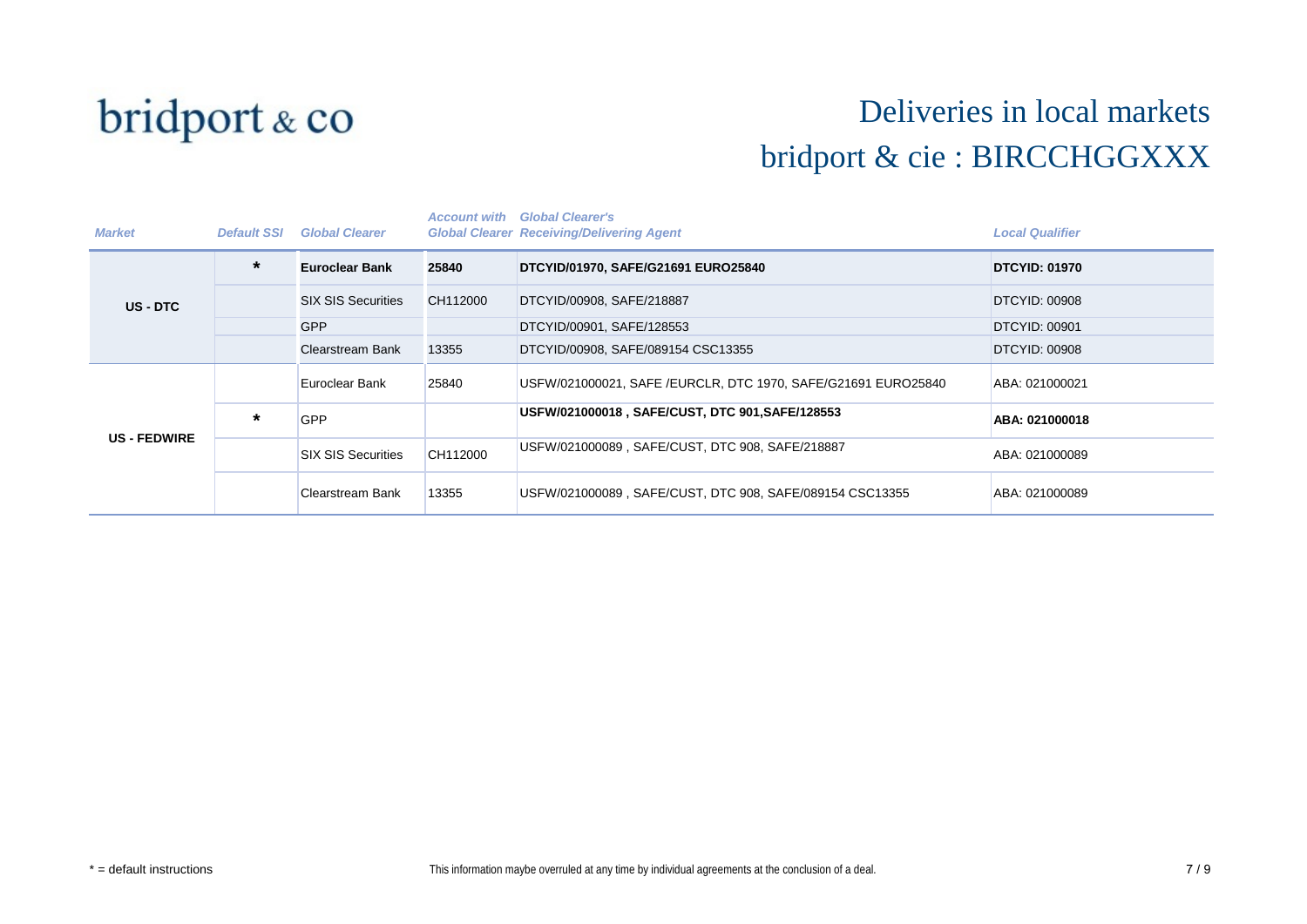## bridport & co

## Opérations **Contacts**

| <b>Section</b>             | <b>Name</b>       | <b>Telephone</b>   | E-Mail                         | <b>Notes</b> |
|----------------------------|-------------------|--------------------|--------------------------------|--------------|
| <b>Operations Officers</b> | Laurent Nagy      | +41 (22) 817 7077  | nagy@bridport.ch               |              |
|                            | Pavel Grubacic    | +41 (22) 817 7073  | grubacic@bridport.ch           |              |
|                            | Jacqueline Hartas | +44 (1534) 844 126 | hartas@bridport.ch             |              |
|                            | Scott Hartas      | +44 (1534) 844 126 | shartas@bridport.ch            |              |
|                            | Maëva Melamingue  | +41 (22) 817 7074  | melamingue@bridport.ch         |              |
| <b>Head of Operations</b>  | Michel Arsenio    | +41 (22) 817 7076  | arsenio@bridport.ch            |              |
|                            | Group             | +41 (22) 817 7080  | settlement@bridport.ch         |              |
| <b>Trade confirmations</b> | Group             |                    | tradeconfirmations@bridport.ch |              |
| <b>Coupons</b>             | Group             | +41 (22) 817 7080  | coupons@bridport.ch            |              |
| <b>Debit Interests</b>     | Group             | +41 (22) 817 7080  | settlement@bridport.ch         |              |